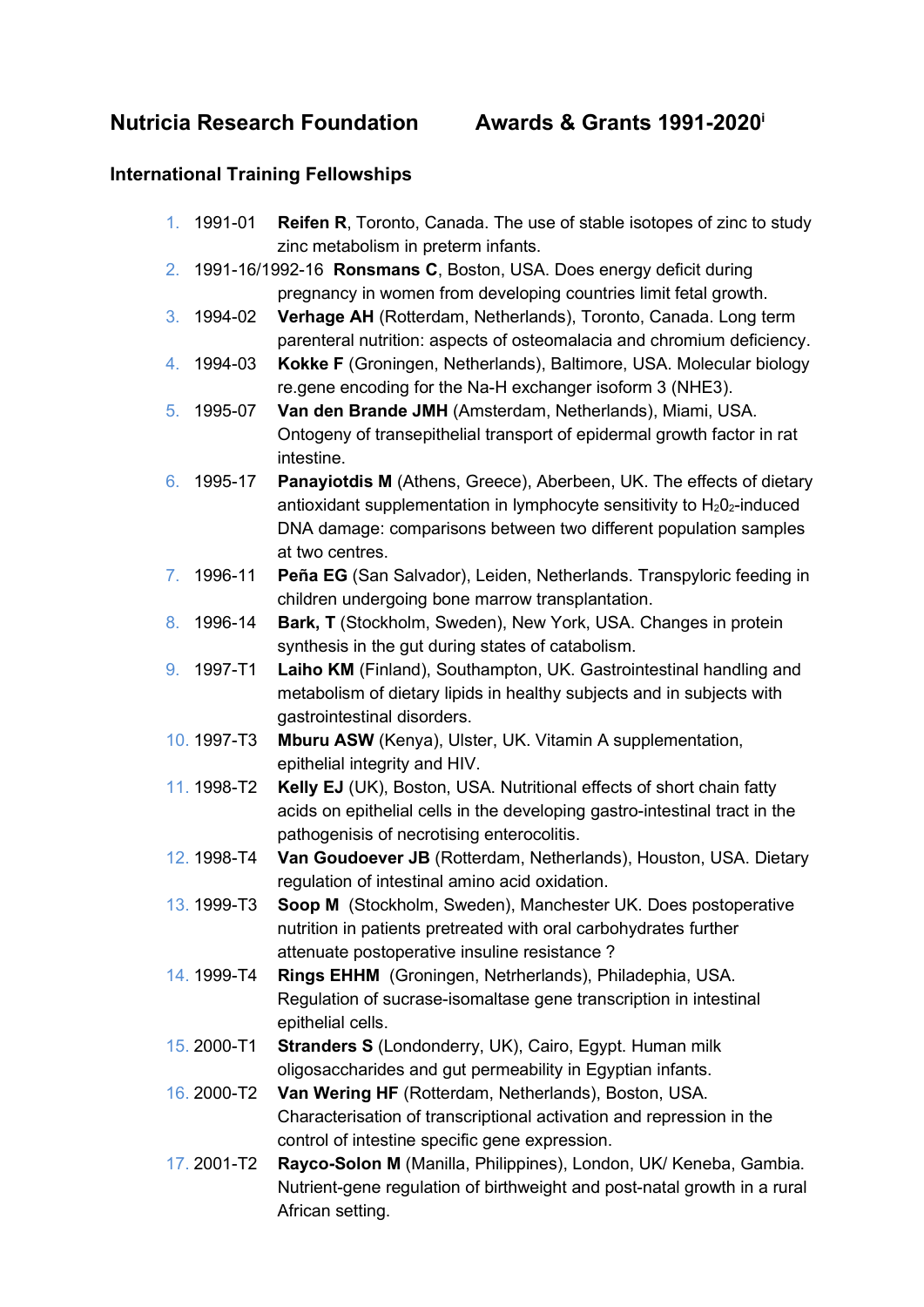- 18. 2002-T3 Kapsokefalou M (Athens, Greece), Ithaca NY, USA. Dietary iron may interact with food antioxidants during digestion and may modify their antioxidant capacity in vivo.
- 19. 2003-T1 Bosse T (Amsterdam, Netherlands), Boston, USA. Importance of HNF-1 $\alpha$  and its binding site for the regulation of LPH gene expression in vivo.
- 20. 2004-T1 **Marion R** (Rouen, France), London, UK. Influence of glutamine and glutamate on the differentiation of human intestinal epithelial cells to the M cell phenotype.
- 21. 2004-T3 Bayandorj T (Ulan Batur, Mongolia), Bristol, UK. Early infant nutrition with special regard to breastfeeding and swaddling practices in Mongolia
- 22. 2005-T1 Frank J (Upsala, Sweden), Kiel, Germany. Investigations of the interactions of selected flavanols with vitamin E and their underlying molecular mechanisms
- 23. 2005-T3 Sargsyan K (Yerevan, Armenia), Graz, Austria. Infantile colic: effects of nutritional intervention on the course of infantile colic.
- 24. 2005-T5 Bagdhasaryan A (Yerevan, Armenia), Groningen, The Netherlands. Treatment of Cholestasis Induced Failure to thrive via improvement of intestinal function by oral supplementation of Essential Fatty Acids
- 25. 2005-T8 Lee J (Armenia), Lincoln, USA. Mammalian Ctr1 copper transporter: mechanisms for copper uptake at the intestine
- 26. 2006-T1 Beuling E (Rotterdam, Netherlands), Boston, USA. The role of GATA-4 and HNF-1a in the regulation of intestinal genes
- 27. 2006-T3 Kim J (Seoul, Korea), Oakland, USA. The effect of supplemental zinc on insulin resistance and glycemic control in obese children
- 28. 2006-T4 Koopman R (Maastricht, Netherlands), Stockholm, Sweden. Nutritional interventions to promote muscle protein synthesis in the elderly
- 29. 2007-T2 Bauchart C (Clermont Ferrand, France), Houston USA. Essential role of sulfur amino acids on intestinal growth and antioxidant function in the neonate
- 30. 2007-T4 Kireev R (Russia), Madrid, Spain. Molecular mechanisms of the aging process: preventive effects of growth hormone, melatonin, estrogens and phytoestrogens
- 31. 2008-T1 Brandsma R (Amsterdam, Netherlands), Malawi. The role of insulin and mitochondrial function in the development of Kwasiorkor and the influence of HIV
- 32. 2008-T3 Balakrishnan A (Cambridge, UK), Boston, USA. Transcriptional regulation of Na-glucose cotransporter SGLT1: a novel target for the modulation of intestinal absorption.
- 33. 2008-T4 Bencharitiwong R (Thailand), New York, USA. In vitro assessment of function of antibodies directed against with cows & goats milk allergy.
- 34. 2008-T5 Dodril P (Brisbane, Australia), Montreal, Canada. Oral stimulation to improve feeding outcome in preterm neonates.
- 35. 2010-T2 Aronson B, (Amsterdam, Netherlands), Boston, USA. The role of GATA factors in gastrointestinal homeostasis